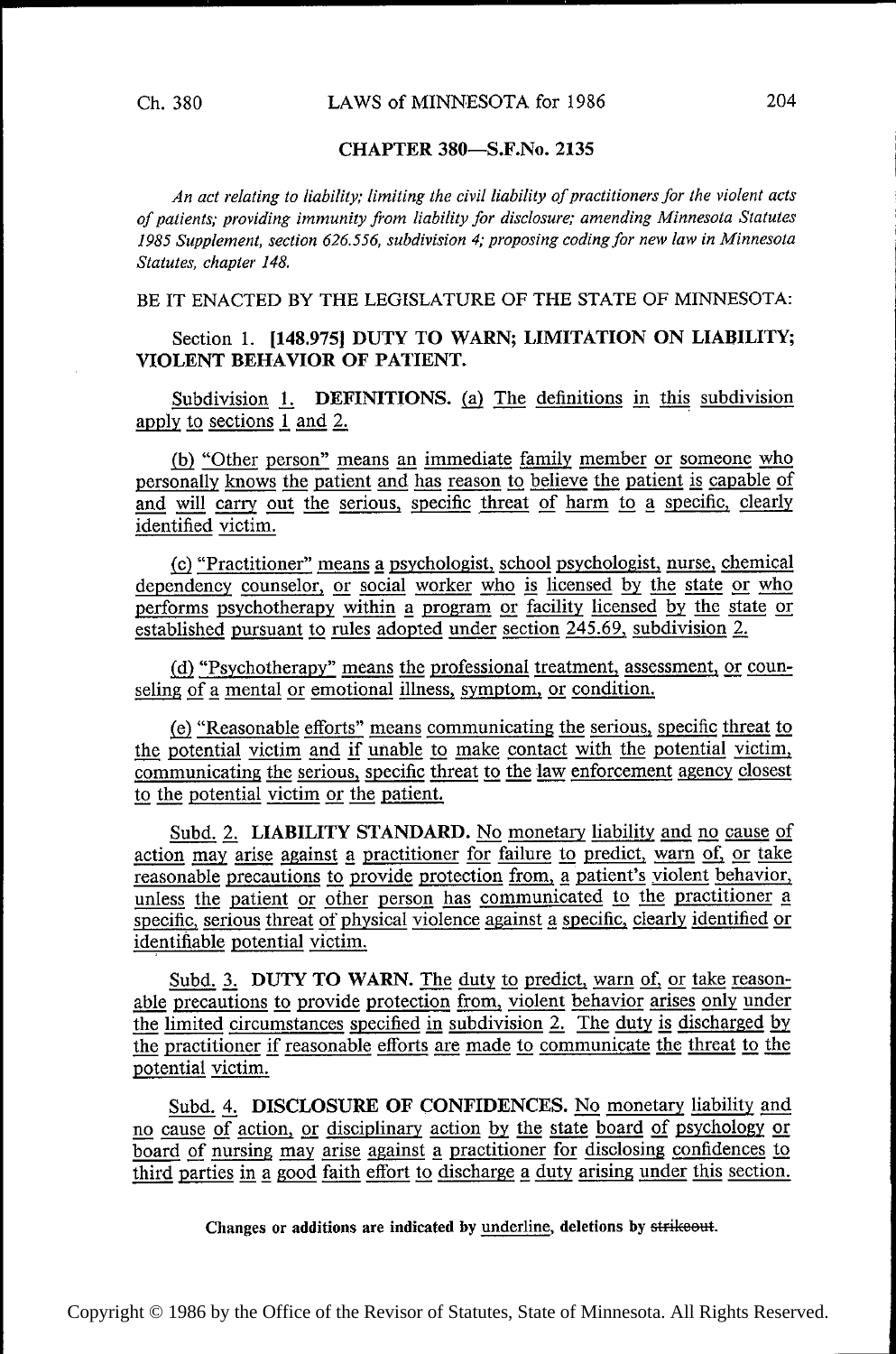Subd. 5. CONTINUITY OF CARE. Nothing in subdivision 3 shall be construed to authorize a practitioner to terminate treatment of a patient as a direct result of a patient's violent behavior or threat of physical violence unless the patient is referred to another practitioner or appropriate health care facility.

Subd. 6. EXCEPTION. This section does not apply to a threat to commit suicide or other threats by a patient to harm the patient, or to a threat by a patient who is adjudicated mentally ill and dangerous under chapter 253B.

Sec. 2. [l48.976] OPTIONAL DISCLOSURE; LIMITATION ON LIA-BILITY.

Subdivision 1. OPTIONAL DISCLOSURE. Nothing in section 1 shall be construed to prohibit a practitioner from disclosing confidences to third parties in a good-faith effort to warn against or take precautions against a patient's violent behavior for which a duty to warn does not arise under section 1.

Subd. 2. LIMITATION ON LIABILITY. No monetary liability and no cause of action, or disciplinary action by the state board of psychology or board of nursing may arise against a practitioner for disclosure of confidences to third parties, for failure to disclose confidences to third parties, or for erroneous disclosure of confidences to third parties in a good-faith effort to warn against or disclosure of confidences to third parties in a good-faith effort to warn against or<br>take precautions against a patient's violent behavior for which a duty to warn<br>does not arise under section 1. does not arise under section 1. patient's ties in a good-faith effort to warn against or<br><u>violent behavior for which a duty to warn</u>

Sec. 3. Minnesota Statutes 1985 Supplement, section 626.556, subdivision 4, is amended to read:

Subd. 4. IMMUNITY FROM LIABILITY. (a) The following persons are immune from any civil or criminal liability that otherwise might result from their actions, if they are acting in good faith:

(1) any person making a voluntary or mandated report under subdivision 3 or assisting in an assessment under this section; and

(2) any social worker or supervisor employed by a local welfare agency complying with subdivision 10d; and

Q) any public or private school, facility as defined in subdivision 2, or the employee of any public or private school or facility who permits access by <sup>a</sup> local welfare agency or local law enforcement agency and assists in an investigation or assessment pursuant to subdivision 10.

(b) A person who is a supervisor or social worker employed by a local welfare agency complying with subdivisions 10 and 11 or any related rule or provision of law is immune from any civil or criminal liability that might otherwise result from the person's actions, if the person is acting in good faith and exercising due care.

(c) This subdivision does not provide immunity to any person for failure to

Changes or additions are indicated by underline, deletions by strikeout.